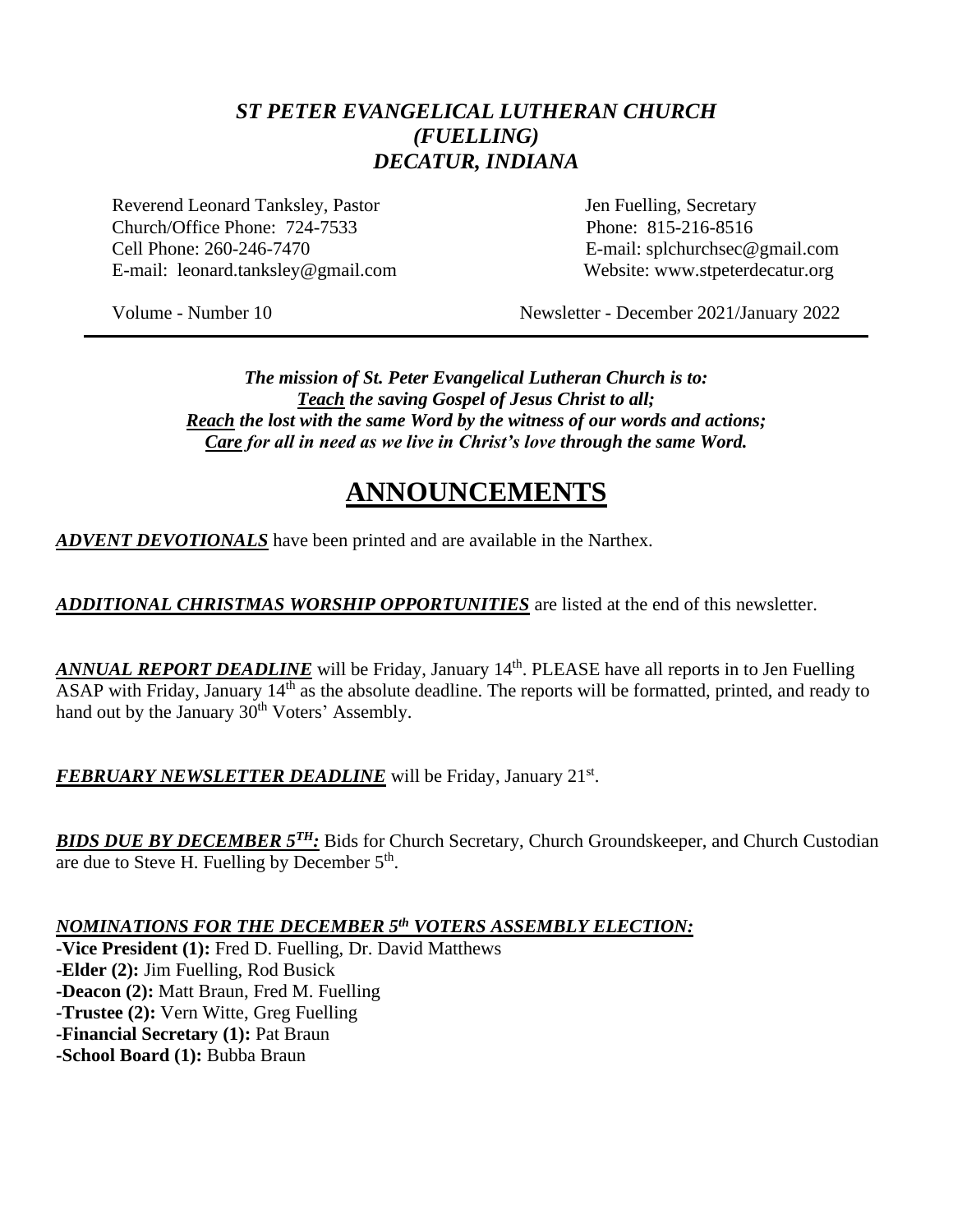# **ANNOUNCEMENTS** (continued)

*SPECIAL NOTE:* St. Peter's Mission budget obligation for 2021 is \$11,000. To date, contributions total \$9360. Still needed to fulfill our obligation for 2021: \$1640. Thank you for your ongoing support of the mission & ministry of St. Peter.

*VOTERS' ASSEMBLY* will meet Sunday, December 5<sup>th</sup> for a special meeting to elect officers and confirm bids. Also, Voters' Assembly will meet on Sunday, January 30<sup>th</sup>.

*ST. PETER CHURCH CHOIR:* Our church choir will resume on Wednesdays at 7:00 pm. We welcome anyone interested in singing to join with us as we begin practicing for the upcoming holidays. Practices will be held upstairs. Returning choir members, please note the start time change – 7:00pm. Thank you! *-Pat Braun and Jackie Sanderson*

*SPI CHRISTMAS PROGRAM* will take place on Sunday, December 19<sup>th</sup> at 3pm in the SPI gym.

*HOMANN FAMILY COLLECTION:* At the October Voter's Assembly meeting, it was decided that for the month of November we would have a door offering for the family of Brian Homann after his sudden and unexpected death. Whatever is collected, the St. Peter treasury will match and send to Emily as a gift.

*FISH & TENDERLOIN DINNER UPDATE*- Another successful year with 1029 meals served & around \$9,000 raised. The bake sale made \$892.92; thank-you for donating a wide assortment of delicious goodies. Thank-you, thank-you, thank-you to all the great volunteers for making this happen. We wouldn't be able to organize a fundraising event like this without each & every one of you. Awesome job this year everyone! Save the date for next year's dinner on Saturday Nov.  $5<sup>th</sup>$ , 2022. Any questions, or comments can be directed to either Amber Shaffer 223-9897 or Erin Franz 341-2932

*SPI WREATH FUNDRAISER*: Our 7th and 8th grade students will be selling Christmas wreaths again this year. We will be selling on November 21st, & 28th after church from 10:00-10:15 am with pick up on Sunday, December 5th 10:15-11:00am. We will have a table with students selling tickets. Please keep that ticket and bring it with you on December 5th during the pick up time. Please contact Mrs. David in the school office 260- 623-6115 or [mrdavid@spilutheran.org](mailto:mrdavid@spilutheran.org) if you have any questions. All proceeds go to the 2022 Class Trip.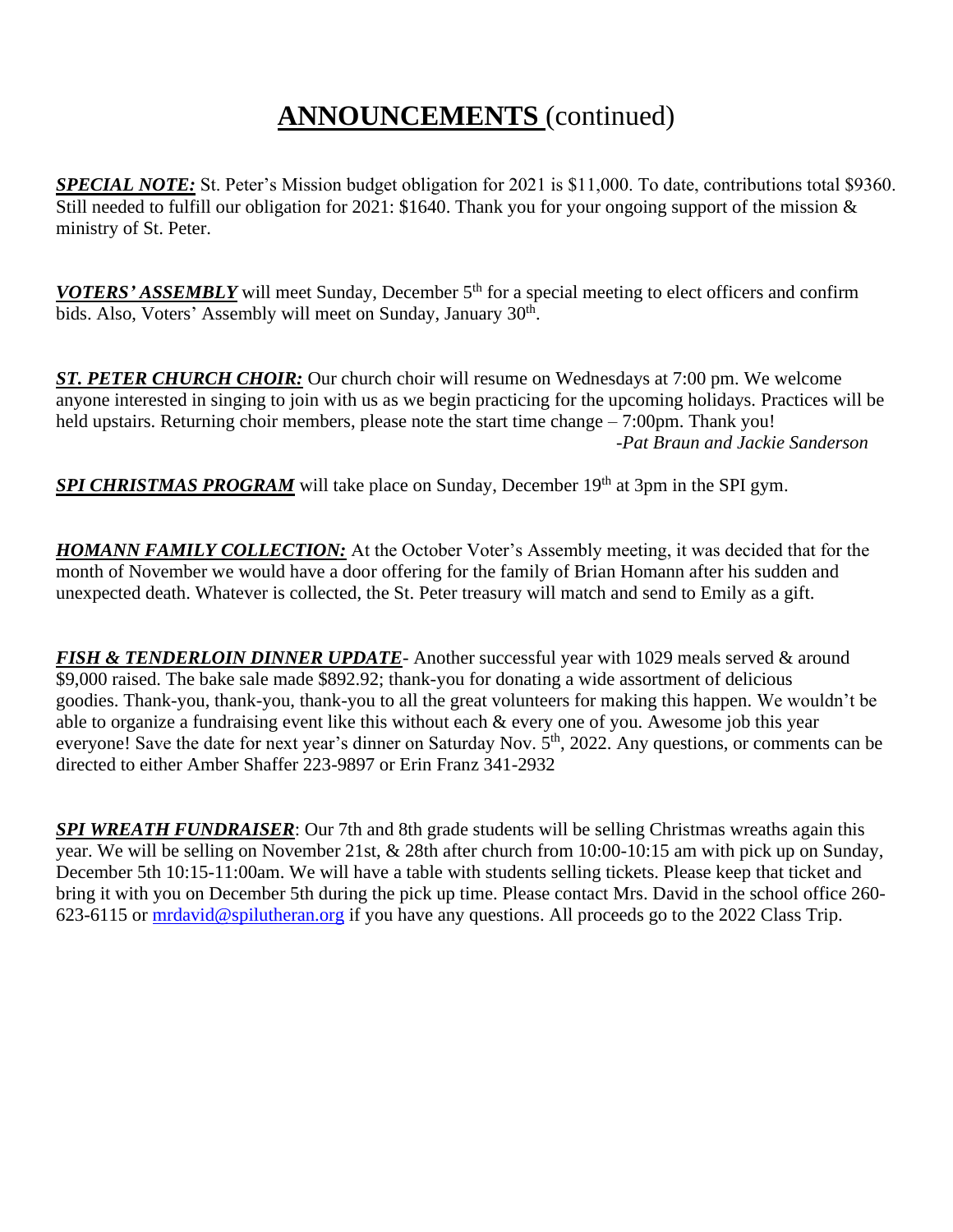### St. Peter Events in the Past

50 Years Ago - Vacancy Pastor Francis H Gerken

## Baptism 1-1-1972 Kathryn Anne Fuelling Father: Donald A Fuelling Born 10-2-1971 Mother: Marian Sponsors: Clinton Fuelling & Shirley Fuelling Baptism 1-1-1972 Barbara Jean Wilson Father: David Wilson Born 11-9-1971 Mother: Janice nee Hockemeyer Sponsors: Mr & Mrs Walter Hockemeyer Baptism 1-16-1972 Steven David Fuelling Father: David Fuelling Born 12-28-1971 Mother: Phyllis nee Reinking Sponsors: John Boerger & Jenny Kolter 100 Years Ago - Rev August Gerken Baptism 12-4-1921 Raymond Christian Heinrich Carl Franz Father: Hugo Franz Born 11-21-1921 Mother: Lisette nee Kükelhan Sponsors: Christian Franz, Heinrich Kükelhan & Karl Boehnke (Raymond C H C Franz died 5-27-2015; married Paula Nahrwold) 100 Years Ago - Pastor Alfred H Moeller Baptism 12-13-1921 Eugene Tieman Father: Carl Tieman Born 12-8-1921 Mother: Hattie nee Rodeck Sponsors: Wm Tieman, Ludwig Böhne & Wm Rodeck (Eugene Tieman died 8-13-2002; married Eileen Judt) Baptism 12-25-1921 Albert Kükelhan Father: Fred Kükelhan Born 12-14-1921 Mother: Marie nee Schueler Sponsors: Fred Schueler, Henry Fuelling & Wm Kukelhan (Albert Kukelhan died 2-9-2001, married Gladys Fiedler) 150 Years Ago - Pastor J Andreas Fritze Marriage 1-11-1872 Henry Heuer & Louise Christianer (Recorded at Adams County Courthouse) Baptism 1-19-1872 Wilhelm Friedrich Johann Gerke Father: Heinrich Gerke (Recorded at Confirmation) Born 1-6-1872 Mother: Eliese nee Knapp (William F J Gerke died 2-14-1923; married Henriette Boehnke) Baptism 1-28-1872 Hermann Friedrich Wilhelm Martin Gerke Father: Louis Gerke (Recorded at Confirmation) Born 1-22-1872 Mother: Engel nee Fülling (H F W Martin Gerke died 10-24-1930; married Emma Gallmeier)

Submitted by Allen Franz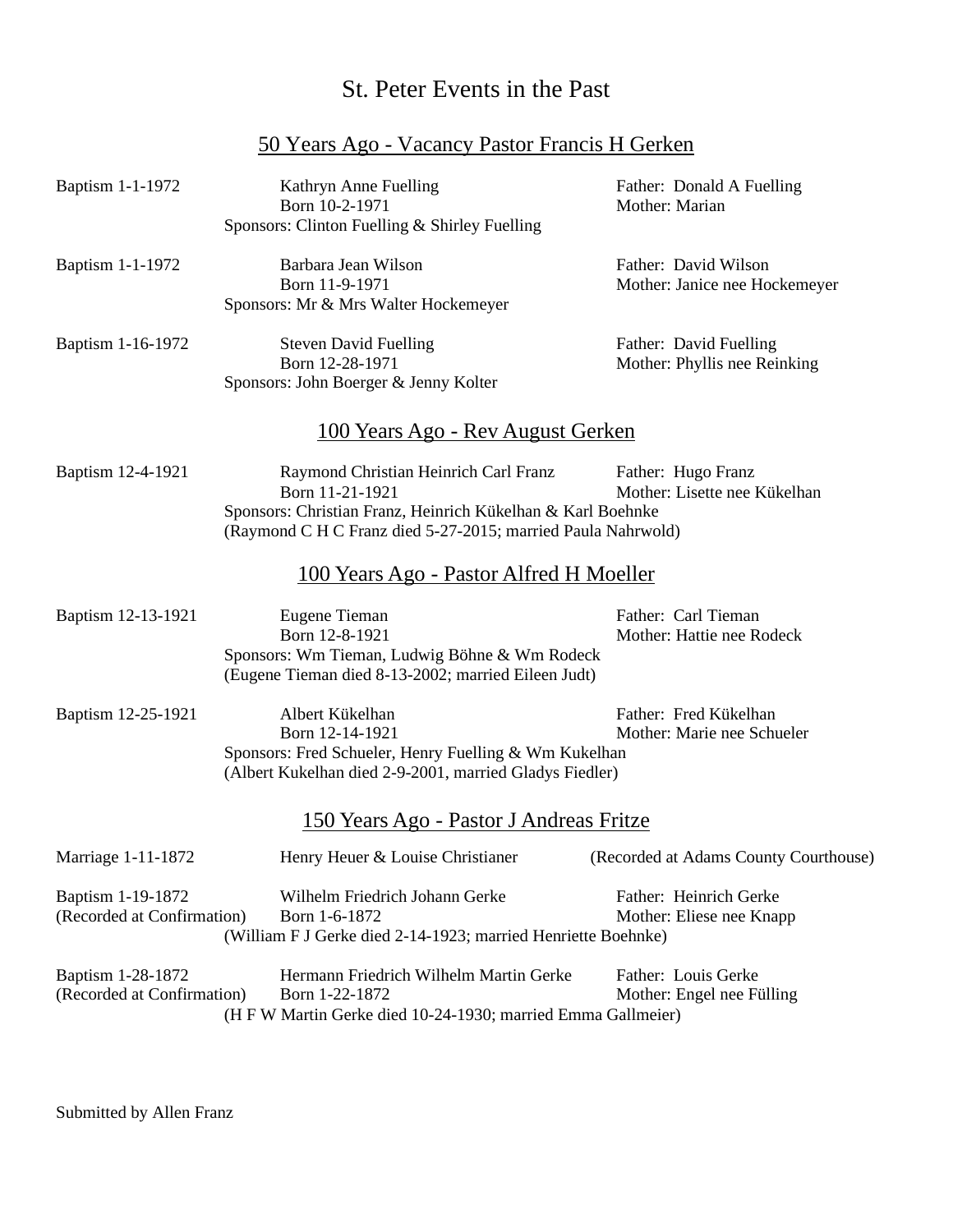# Best Wishes to Those Celebrating in December and January

- 
- 
- 
- 
- 
- 
- 
- 
- 
- 
- 14 Jim Fuelling 30 Greg Light
- 15 Cindy Kortenber
- 2 Fred M. Fuelling 16 Kristen Fuelling
- 4 Spencer Myers 17 Beth Will
	-
	-
- 8 Lori Linder 19 Susie Scherer
	-
	-
- 13 Hannah Myers 26 Liam Warren
- 13 Brent Sprunger 28 Steven D. Fuelling
- 14 Deanna Myers 28 Patricia Scherer
	-

### **December Birthdays December Anniversaries**

4 Ian McDonald 18 Randi Linthicum December 29, 1957 7 Kaden Gerardot 18 Trent Myers 1 Arnold & Ann Gerke

11 Jennifer Mitchel 20 Matthew Schroeder December 31, 1991 10 Dakotta Suman 24 Sam Gerke Gerald & Kellie Fuelling

- 2 Steven H. Fuelling 18 Jackie Sanderson | January 8, 1982
- 
- 8 Kari Cummings 22 Greg Fuelling
- 8 Stephanie Klinker 23 Martin Gerke January 11, 1975
- 
- 12 Jon Franz 24 Jason Matthews
- 
- 
- 17 Anthony Ohler 28 Joel Mishler
- 17 Richard Counterman 29 August Fuelling | January 26, 1963
- 17 Declan Cooper Scherer 30 Deb McDonald Vern & Judy Witte

### **January Birthdays January Anniversaries**

3 Kade Fuelling 21 Rachel Heck James & Lori Linder

11 Rod Scheneman 24 Jake Fuelling Kim & Teresa Cochran

13 Sharon Fuelling 27 Eldon Fuelling and January 24, 1975 14 James Gariepy, Sr. 28 Jennifer Berning Bruce & Brenda Scherer

- 
- 
- 
- 
- 
- 
- 
-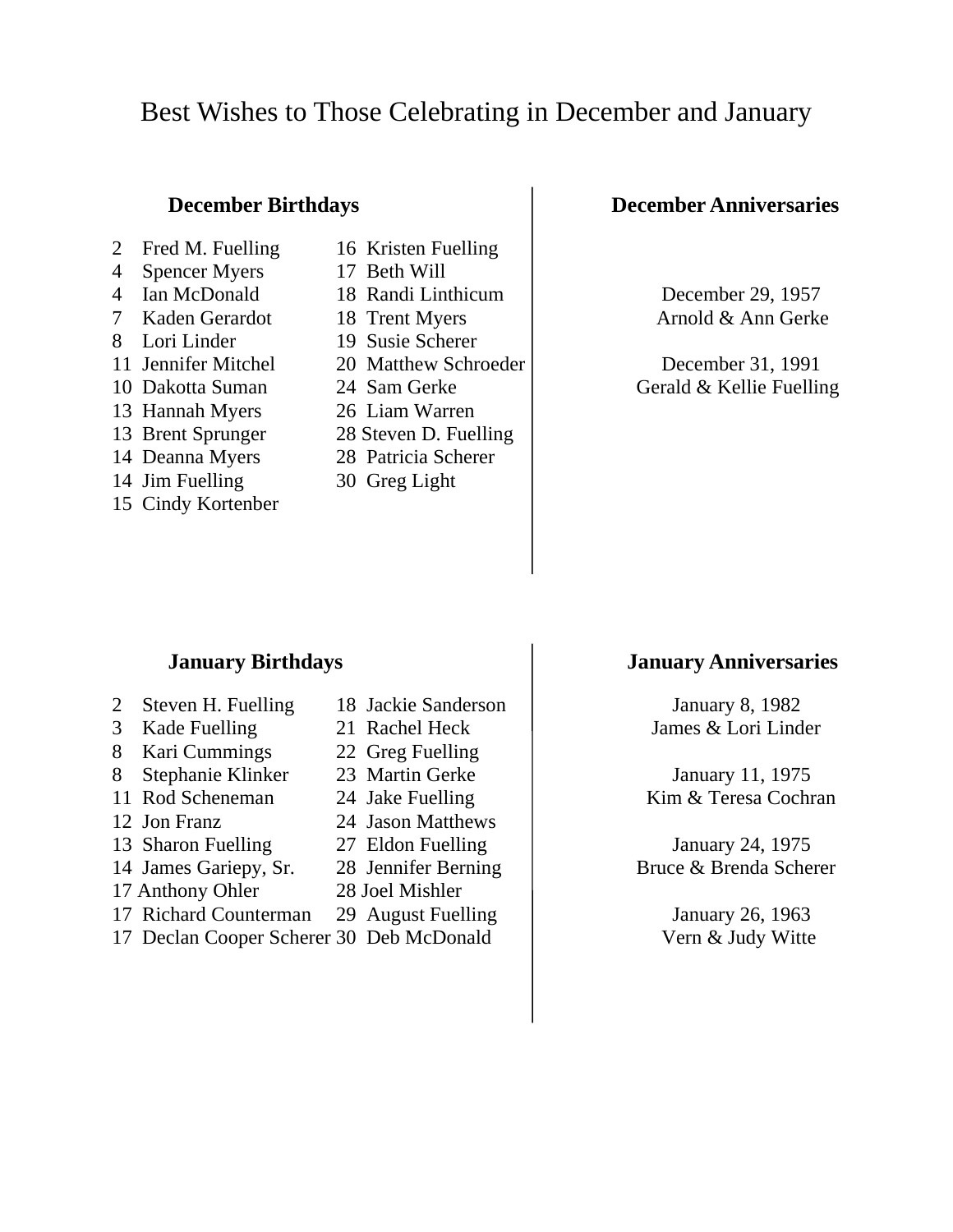December 2021

Altar Guild-Becky L. Fuelling and Karen Gresley

| Sun                                                                                   | <b>Mon</b>      | Tue                                   | Wed                                                             | Thu                                                                                  | Ë                                                                               | <b>Sat</b>                                                                                   |
|---------------------------------------------------------------------------------------|-----------------|---------------------------------------|-----------------------------------------------------------------|--------------------------------------------------------------------------------------|---------------------------------------------------------------------------------|----------------------------------------------------------------------------------------------|
|                                                                                       |                 |                                       | 7:00pm Advent Mid-<br>10:00am Bible Study<br>Week Service       | 9:30 Pastors' Study<br>9:00 am Quilting<br>Group, at Bingen<br>$\mathcal{L}$         | 3                                                                               | 4                                                                                            |
| Communion; Special<br>Voter's Meeting<br>9:00am Divine<br>Service of Holy<br>Election | 9               |                                       | 7:00pm Advent Mid-<br>10:00am Bible Study<br>Week Service<br>∽  | 9:30 Pastors' Study<br>9:00 am Quilting<br>Group, at Bingen<br>Ó                     | $\overline{a}$                                                                  | the Stable (Live Na-<br>6:00pm A Night at<br>tivity at the Busick<br>Barn)<br>$\overline{1}$ |
| Service; Bible Study<br>9:00am Divine<br>Sunday School<br>$\overline{L}$              | 13              | 7:00pm Elders Meet<br>$\overline{14}$ | 7:00pm Advent Mid-<br>10:00am Bible Study<br>Week Service<br>15 | 9:30 Pastors' Study<br>9:00 am Quilting<br>Group, at Bingen<br>16                    | 17                                                                              | 18                                                                                           |
| Study/Sunday School<br>Communion; Bible<br>Service of Holy<br>9:00am Divine<br>19     | $\overline{0}$  | $\overline{21}$                       | 7:00pm Advent Mid-<br>10:00am Bible Study<br>Week Service<br>22 | *NO SCHOOL SPI*<br>9:30 Pastors' Study<br>9:00 am Quilting<br>Group, at Bingen<br>23 | *NO SCHOOL SPI*<br>7:00pm Christmas<br>Holy Communion<br>Eve Service with<br>24 | 9:00am Christmas<br>Holy Communion<br>Day Service with<br>25                                 |
| Service; Bible Study<br>9:00am Divine<br>26                                           | 27              | 28                                    | 10:00am Bible Study<br>65                                       | 9:30 Pastors' Study<br>9:00 am Quilting<br>Group, at Bingen<br>30                    | 7:00pm New Year's<br>Eve Service<br>$\tilde{\mathcal{L}}$                       |                                                                                              |
|                                                                                       | *NO SCHOOL SPI* | *NO SCHOOL SPI*                       | *NO SCHOOL SPI*                                                 | *NO SCHOOL SPI*                                                                      | *NO SCHOOL SPI*                                                                 |                                                                                              |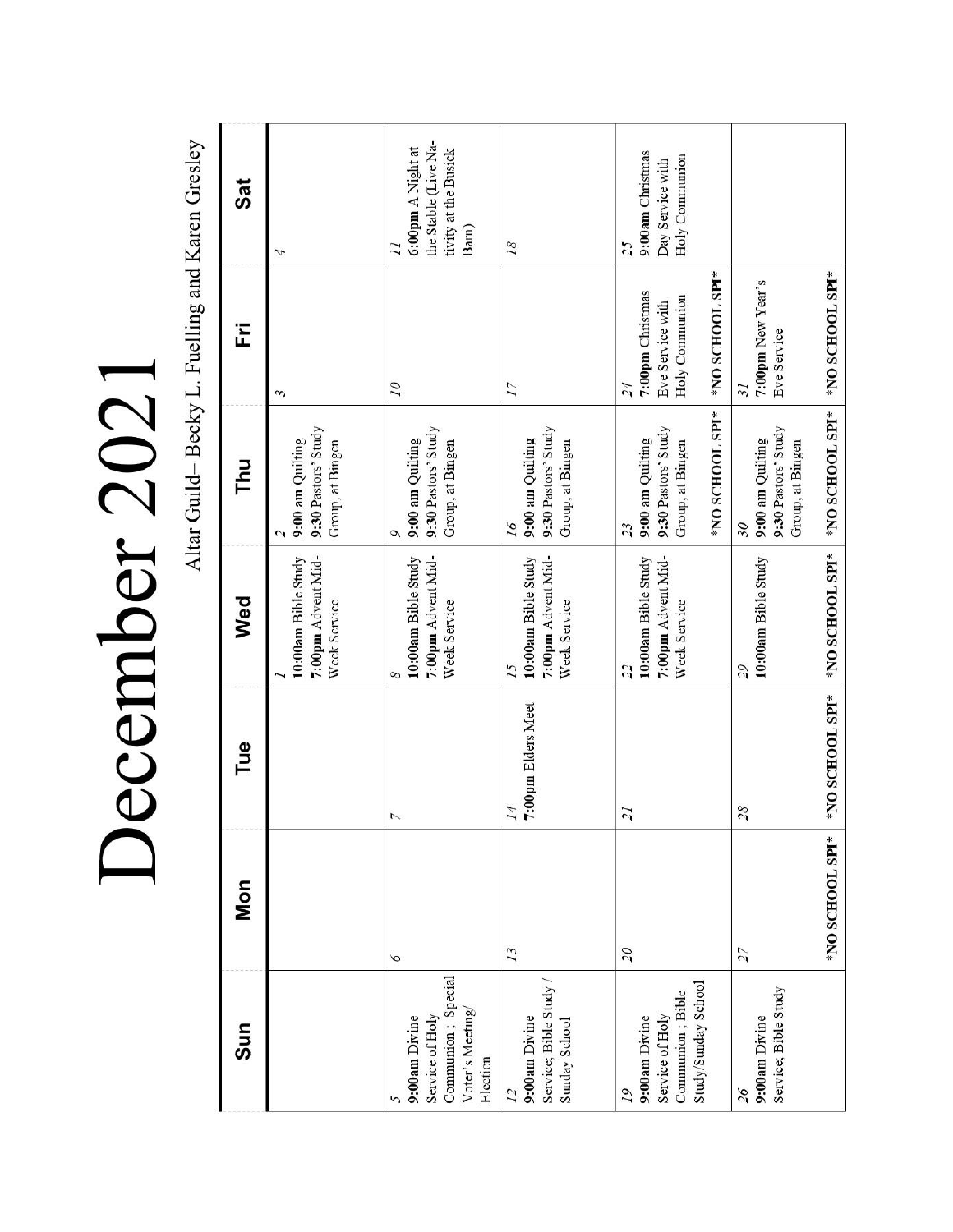| l                             |  |
|-------------------------------|--|
|                               |  |
|                               |  |
| $\sum_{n=1}^{\infty}$<br>「「くく |  |
|                               |  |

Altar Guild-Jen Fuelling and Casey Tanksley

| Sat        | 8                                                                           | 15                                                                        | 22                                                                                | 29                                                                |                                                                                                       |
|------------|-----------------------------------------------------------------------------|---------------------------------------------------------------------------|-----------------------------------------------------------------------------------|-------------------------------------------------------------------|-------------------------------------------------------------------------------------------------------|
| Ë          | 7                                                                           | <b>ANNUAL REPORT</b><br><b>DEADLINE</b><br>14                             | NEWSLETTER<br>FEBRUARY<br><b>DEADLINE</b><br>21                                   | 28                                                                |                                                                                                       |
| Thu        | 9:30 Pastors' Study<br>9:00 am Quilting<br>Group, at Bingen<br>6            | 9:30 Pastors' Study<br>9:00 am Quilting<br>Group, at Bingen<br>13         | 9:30 Pastors' Study<br>9:00 am Quilting<br>Group, at Bingen<br>$\overline{0}$     | 9:30 Pastors' Study<br>9:00 am Quilting<br>Group, at Bingen<br>27 |                                                                                                       |
| Wed        | 10:00am Bible Study<br>5                                                    | 10:00am Bible Study<br>$\overline{L}$                                     | 10:00am Bible Study<br>19                                                         | 10:00am Bible Study<br>26                                         |                                                                                                       |
| Tue        | 4                                                                           | 6:00pm Elders Meet<br>Council Meeting<br>7:00pm Church<br>$\overline{11}$ | 18                                                                                | 25                                                                |                                                                                                       |
| <b>Mon</b> | *NO SCHOOL SPI*<br>3                                                        | 7:00pm SPI Board of<br><b>Education Meeting</b><br>07                     | $\overline{17}$                                                                   | 24                                                                | $\tilde{z}$                                                                                           |
| Sun        | Study/Sunday School<br>Communion; Bible<br>Service of Holy<br>9:00am Divine | Service; Bible Study /<br>9:00am Divine<br>Sunday School<br>Q             | Study/Sunday School<br>Communion; Bible<br>Service of Holy<br>9:00am Divine<br>16 | Service; Bible Study<br>9:00am Divine<br>Sunday School<br>23      | Communion ; Voters'<br>Assembly Meets<br>Service of Holy<br>9:00am Divine<br>$\overline{\mathcal{S}}$ |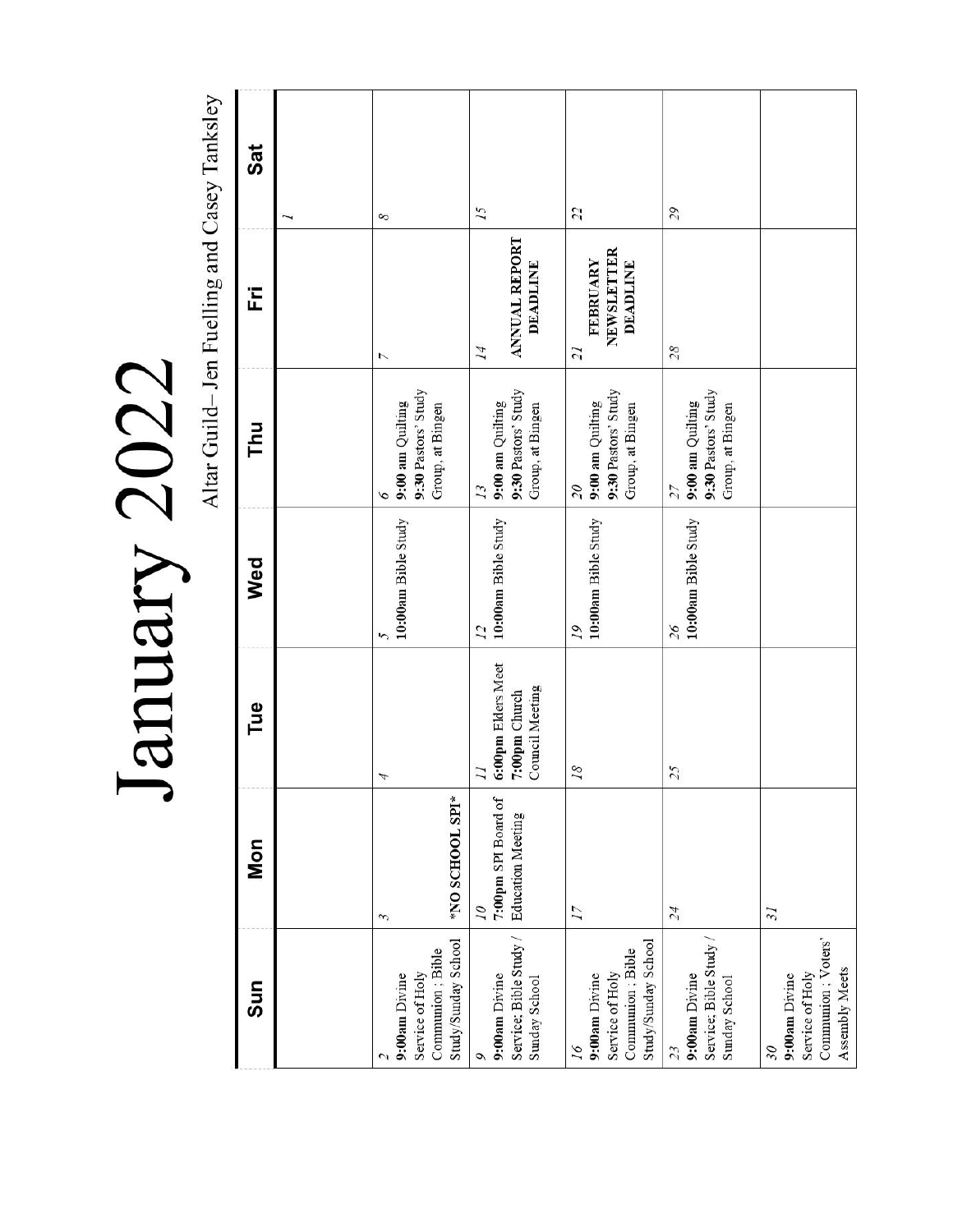# Treasurer Notes October 2021

| Mission Budget (as of $10/31/2021$ )          |                         | The Lutheran Foundation Funds (9/30/21) |              |
|-----------------------------------------------|-------------------------|-----------------------------------------|--------------|
| Ft. Wayne Theological Seminary                | \$5000                  | <b>Endowment Fund</b>                   | \$264,363.18 |
| Remitted                                      | 5000                    | <b>Cemetery Fund</b>                    | 57,153.23    |
| <b>Indiana District</b>                       | \$6000                  | Scholarship Fund                        | 38,258.25    |
| Remitted                                      | 2840                    | <b>Organ Fund</b>                       | 62,391.63    |
| Due by 12/31                                  | \$3160                  | <b>Total Funds</b>                      | \$422,166.29 |
|                                               |                         | Lutheran Church Extension Fund (Bldg.)  |              |
| <b>Myers Home Expenses</b>                    |                         | Balance (10/31/2021)                    | \$9,173.44   |
| <b>Property Taxes</b>                         | \$240.88                |                                         |              |
| <b>Lawn Maintenance</b>                       | 120.00                  |                                         |              |
| <b>City Services</b>                          | 134.95                  |                                         |              |
| Electric                                      | 140.57                  |                                         |              |
| <b>Insurance Rider</b>                        | 65.00                   |                                         |              |
| <b>Total</b>                                  | \$701.40                |                                         |              |
|                                               |                         |                                         |              |
| <b>Flagstar Bank Savings Account</b>          | $\mathcal{S}$<br>100.00 |                                         |              |
| <b>Initial Opening Deposit</b><br>Fees        | (8.00)                  |                                         |              |
| Interest                                      | 20.79                   |                                         |              |
| <b>Youth Group Funds</b>                      | 1,730.87                |                                         |              |
| <b>Switzer Estate Funds</b>                   | 51,511.72               |                                         |              |
| Parsonage Roof (from Switzer Funds)           | (24,000.00)             | *27,511.72 Switzer Funds Remain         |              |
| <b>John Myers Estate Funds</b>                | 118,568.17              |                                         |              |
| John Myers Home Sale $(9/10/21)$ <sup>*</sup> | 107,000.00              |                                         |              |
| <b>Church Dinner</b>                          | 5,435.00                |                                         |              |
| <b>Balance</b>                                | \$260,358.99            |                                         |              |
| Switzer Fidelity Account*                     | \$257,051.32            |                                         |              |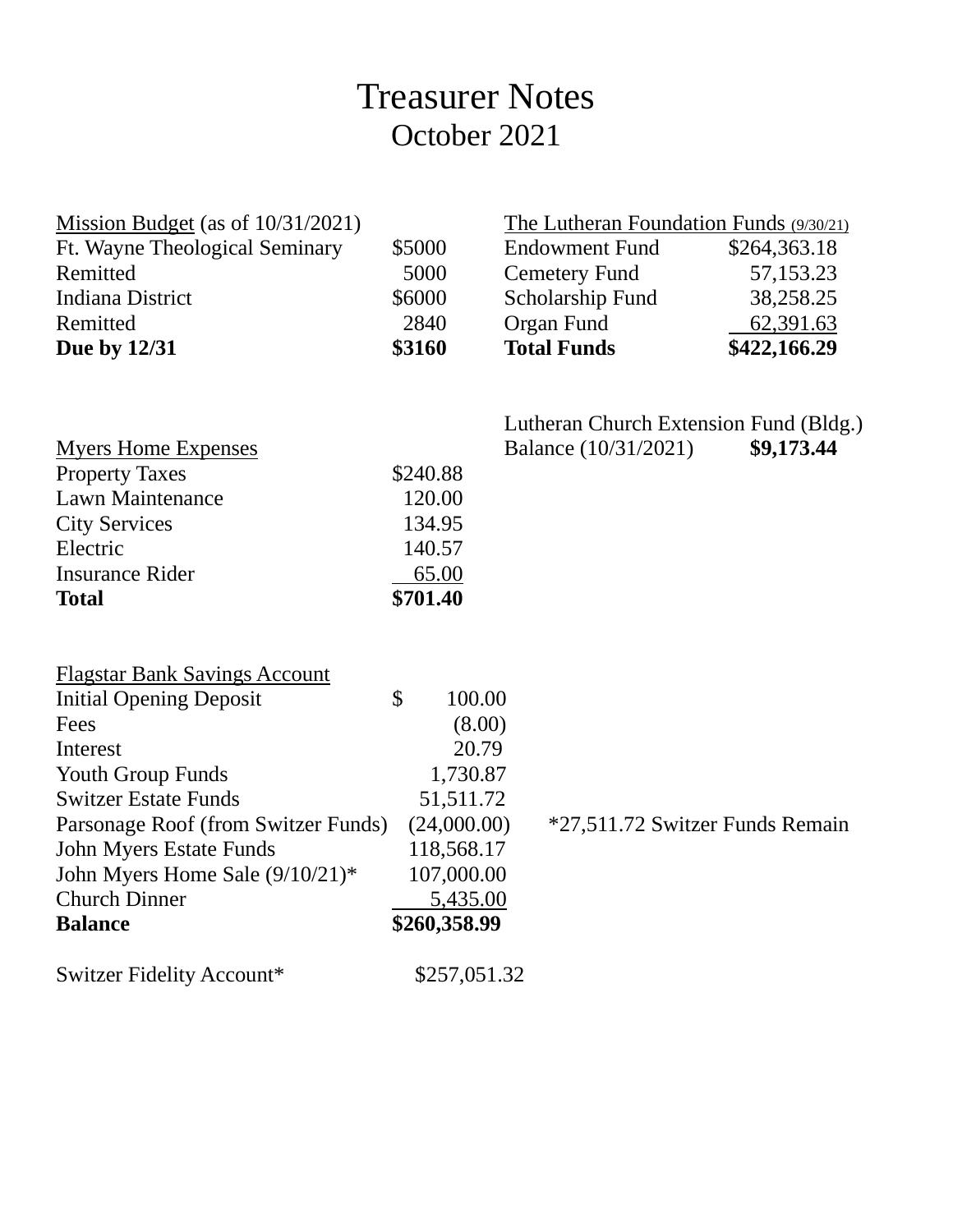# Treasurer's Report October 2021

|                                         | Month              | Year                 |
|-----------------------------------------|--------------------|----------------------|
| Pastor's Salary                         | \$3,051.00         | \$30,510.00          |
| Pastor's Housing Allowance              | \$833.00           | \$8,330.00           |
| Pastor's Insurance & Benefits           | \$1,370.69         | \$13,720.58          |
| Guest Speakers & Conferences            | \$150.00           | \$740.00             |
| <b>Devotional Materials</b>             | \$15.00            | \$751.88             |
| <b>Church Worship Supplies</b>          | \$0.00             | \$2,549.27           |
| Music & Organists                       | \$110.00           | \$119,480.00         |
| Office Supplies & Postage               | \$141.31           | \$2,266.34           |
| Telephone                               | \$187.93           | \$1,870.13           |
| Heating                                 | \$173.87           | \$3,712.61           |
| Electricity                             | \$499.65           | \$4,828.98           |
| Insurance                               | \$0.00             | \$2,221.50           |
| Janitor Supplies Bereavement Exp.       | \$658.66           | \$1,023.34           |
| Repairs/Maintenance/Improvements        | \$2,112.62         | \$28,566.38          |
| <b>Church Secretary</b>                 | \$400.00           | \$4,000.00           |
| Church Custodian                        | \$350.00           | \$3,500.00           |
| <b>Grounds Custodian</b>                | \$350.00           | \$3,500.00           |
| St Peter/Immanuel School                | \$12,700.00        | \$107,885.87         |
| Seminarian Mileage & Expenses           | \$0.00             | \$860.16             |
| <b>Sunday School Supplies</b>           | \$0.00             | \$0.00               |
| <b>SPI School Trustee Fund</b>          | \$0.00             | \$2,500.00           |
| <b>Lutheran Foundation Grant</b>        | \$0.00             | \$0.00               |
| CWSF - Scholarship Aid                  | \$0.00             | \$0.00               |
| Interest Payments to LCEF Funds         | \$0.00             | \$0.00               |
| <b>Home Purpose Expenditures</b>        | \$23,103.73        | \$342,817.04         |
|                                         |                    |                      |
| Missions - Pledged                      | \$890.00           | \$7,840.00           |
| <b>Other Missions</b>                   | \$0.00<br>\$890.00 | \$0.00<br>\$7,840.00 |
| <b>Missions Expenditures</b>            |                    |                      |
| <b>Building Fund</b>                    | \$100.00           | \$2,045.00           |
| <b>Cemetery Fund</b>                    | \$250.00           | \$375.00             |
| <b>Endowment Fund</b>                   | \$0.00             | \$0.00               |
| Church Workers Scholarship Fund         | \$0.00             | \$0.00               |
| <b>Other Expenditures</b>               | \$350.00           | \$2,420.00           |
| <b>TOTAL EXPENDITURES</b>               | \$24,343.73        | \$353,077.04         |
|                                         |                    |                      |
| Checkbook Balance October 1, 2021       | \$15,366.86        |                      |
| <b>Beginning Loan</b>                   | \$0.00             |                      |
| Savings Account Balance October 1, 2021 | \$254,916.99       |                      |
| <b>Monthly Deposits</b>                 | \$22,579.00        | \$534,771.38         |
| <b>Account Interest Credits</b>         | \$0.00             | \$0.00               |
| <b>Account Service Charges</b>          | \$0.00             | \$150.00             |
| <b>Bank Loan Interest Charges</b>       | \$0.00             | \$203.48             |
| <b>Monthly Expenditures</b>             | \$24,343.73        | \$353,077.04         |
| <b>Additional Loans</b>                 | \$0.00             | \$0.00               |
| Loan Repayments                         | \$0.00             | \$56,855.86          |
| <b>Direct Savings Account Activity</b>  |                    |                      |
| <b>Transfer to Savings</b>              |                    |                      |
| <b>Transfer from Savings</b>            |                    |                      |
| <b>Current Loan Balance</b>             | \$0.00             |                      |
| Checkbook Balance October 31, 2021      | \$13,602.13        |                      |
| Savings Account Balance                 | \$254,916.99       |                      |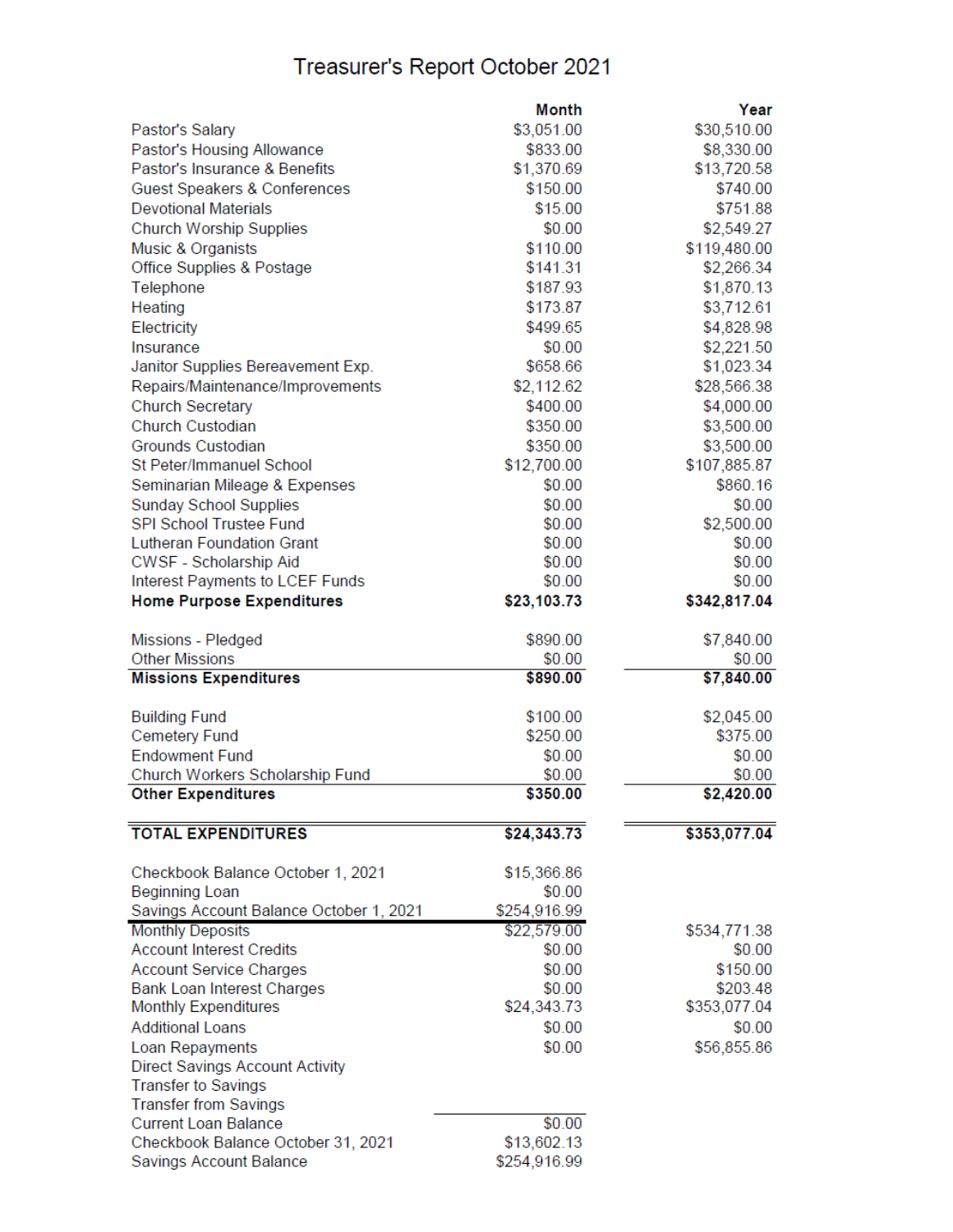# **Additional Christmas Worship Opportunities, 2021**

**Wednesday, December 1, 7:00 pm** Advent Midweek Service

**Wednesday, December 8, 7:00 pm** Advent Midweek Service

**Wednesday, December 15, 7:00 pm** Advent Midweek Service

**Wednesday, December 22, 7:00 pm** Advent Midweek Service

**Friday, December 24, 7:00 pm** Christmas Eve Service with Holy Communion

**Saturday, December 25, 9:00 am** Divine Service of Holy Communion for Christmas Day, Festival of Our Lord's Nativity

**Friday, December 31, 7:00 pm** New Year's Eve Service with Holy Communion